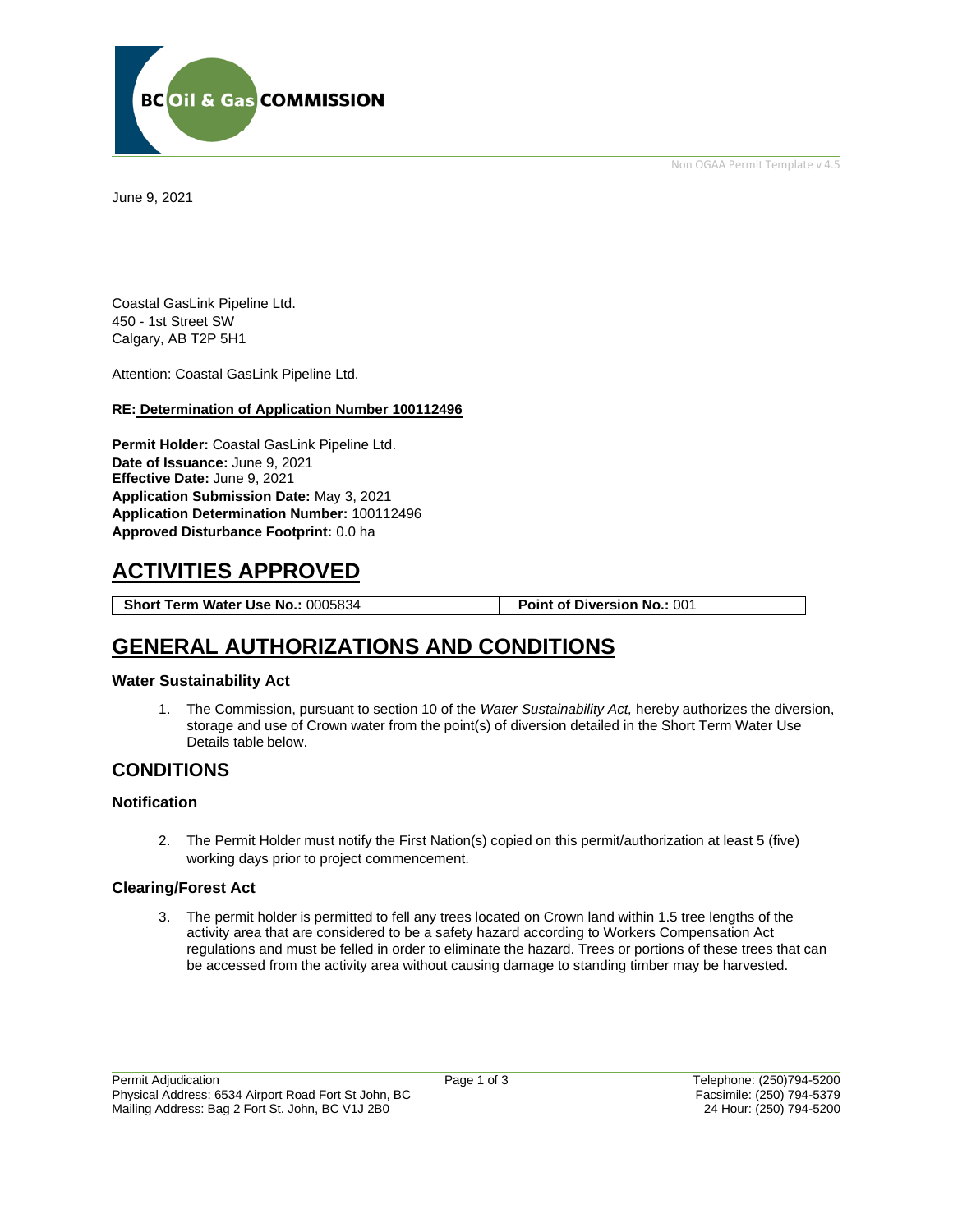## **ACTIVITY SPECIFIC DETAILS, PERMISSIONS AND CONDITIONS**

## **SHORT TERM WATER USE**

### **Short Term Water Use Number -** 0005834 **Approval Period – From**: November 2, 2021, **To:** November 1, 2023

### **ACTIVITY DETAILS**

| <b>Point of Diversion No.: 001</b>                          | Water Source Name: Parrott Lakes (POD13b) |
|-------------------------------------------------------------|-------------------------------------------|
| <b>Type: Lake/Pond</b>                                      |                                           |
| <b>Purpose:</b> Oil and Gas, Industrial & Storage           |                                           |
| Location (UTM): Zone 09 Northing 6001449.1 Easting 654603.9 |                                           |
| Maximum Withdrawal Rate (m <sup>3</sup> /s): 0.167          |                                           |
| Daily Withdrawal Volume (m <sup>3</sup> /day): 14,400       |                                           |
| Total Withdrawal Volume $(m^3)$ : 40,001                    |                                           |

*All authorizations for this activity are subject to the following conditions:*

### **Short Term Water Use Conditions**

- 3. No instream works are permitted under this authorization.
- 4. A copy of this authorization must be available for inspection at the point of diversion and use location(s).
- 5. Water withdrawn under this authorization must only be used for the purposes of carrying out the oil and gas activities or related activities.
- 6. Water must not be diverted or withdrawn from any beaver pond.
- 7. Water withdrawal must not occur where:
	- a. stream discharge is less than 55 L/s;
	- b. the diversion will cause the stream discharge to fall below 55 L/s;
	- c. stream (wetted) depth is less than 0.30 metres (12 inches) at the withdrawal location; or
	- d. the diversion will cause the stream (wetted) depth to fall below 0.30 metres (12 inches) at the withdrawal location.
- 8. End-of-pipe intakes must be screened with maximum mesh sizes in accordance with the Fisheries and Oceans Canada 'Interim Code of Practice: End-of-pipe fish protection screens for small water intakes in freshwater'.
- 9. The permit holder must maintain accurate records of all water withdrawal activities throughout the term authorized. Water withdrawal records for each diversion point, including '0' values for months where no water was withdrawn, must be recorded monthly. Water withdrawal records must be submitted to the Commission on a quarterly basis via eSubmission. Quarterly reports are due on or before April 25, July 25, October 25 and January 25.
- 10. At any time, the Commission may suspend short term water use previously authorized. Water use suspensions will remain in place until such time as the Commission notifies permit holders that water withdrawals may resume.
- 11. The permit holder must not undertake any of the following on Crown land to carry out activities authorized herein:
	- a. blading or excavation of the ground surface;
	- b. in-stream works; or
	- c. harvest of Crown timber.